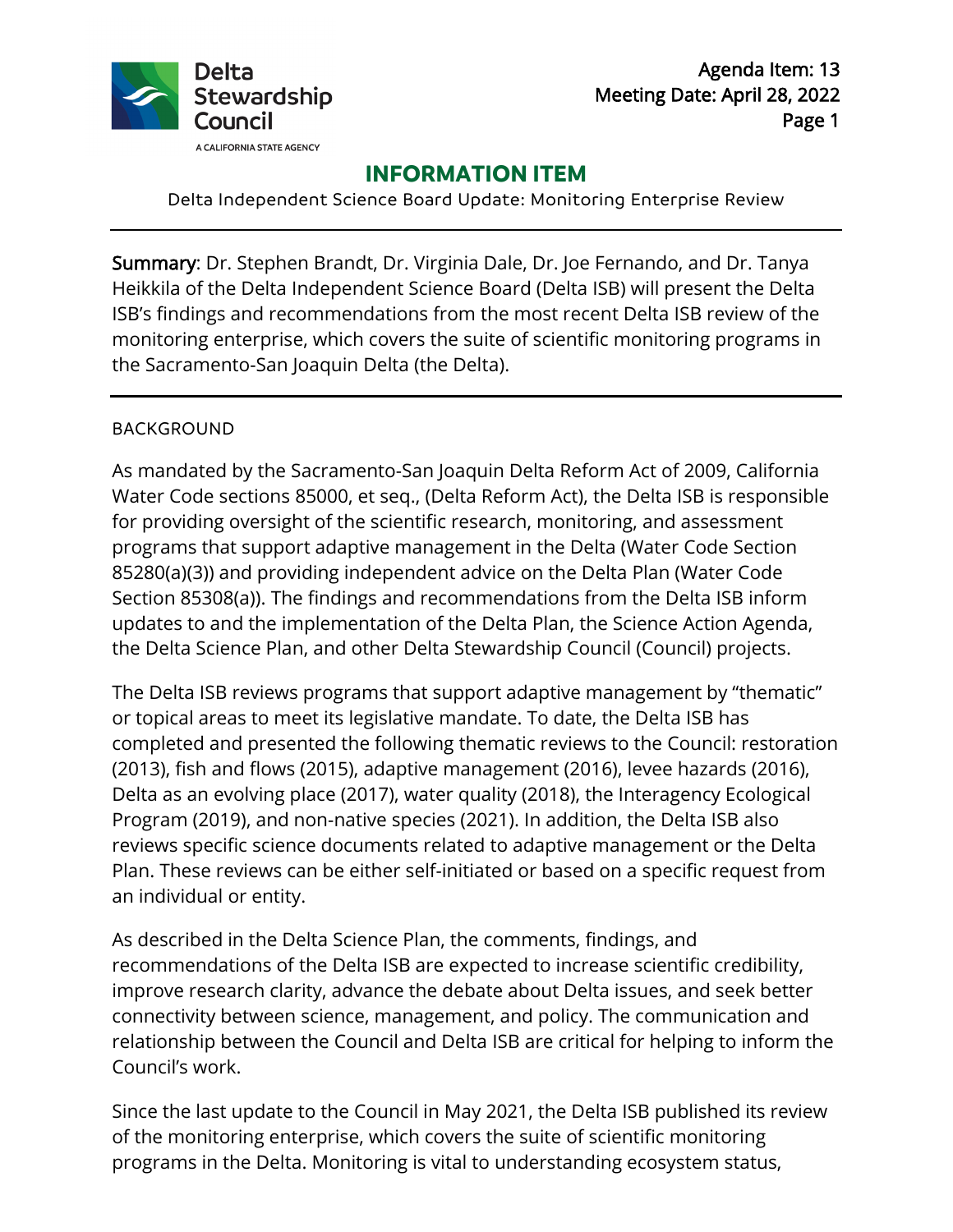## Agenda Item: 13 Meeting Date: April 28, 2022 Page 2

functioning, and responses to management actions and changes in environmental drivers. Furthermore, monitoring is a key step in adaptive management, which is required by the Delta Plan for water management and ecosystem restoration projects in the Delta and is part of the Delta Plan's adaptive management cycle.

#### HIGHLIGHTS FROM THE MONITORING ENTERPRISE REVIEW

The goals of this review were to assess: 1) how well the information collected from monitoring meets the needs of management agencies; 2) if coordination and information flow could be improved; and 3) how monitoring data can better support the implementation of adaptive management. This review included a comprehensive inventory of all monitoring activities and was informed by a literature review, public comments, brown bag seminars and panels, a monitoring workshop, a survey, and subsequent interviews with experienced scientists and managers involved in Delta monitoring.

 species, habitat, and land use to achieve the coequal goals. A survey and workshop communication. The review found that there was not a consolidated description of the management context, decision-making needs, or specific questions for adaptive management in the Delta sufficient to evaluate monitoring gaps fully. The needs for adaptive management span concerns of water supply, water quality, flood protection, further confirmed a common perception of a monitoring-management disconnect. The disconnect between monitoring needs and data collection is not unique to the Delta and could be improved through better planning, coordination, and

 that better meets the needs of management, the Delta ISB provides a Monitoring recommendations directed at the monitoring enterprise as a whole (see Figure 1).<br>For details on the Adaptive Management Framework, best practices, and To help improve coordination and adaptive management and to inform monitoring Adaptive Management Framework to structure all programs, best practices that should be formally adopted into individual programs, and three overarching

recommendations, please see the full report (Attachment 1).